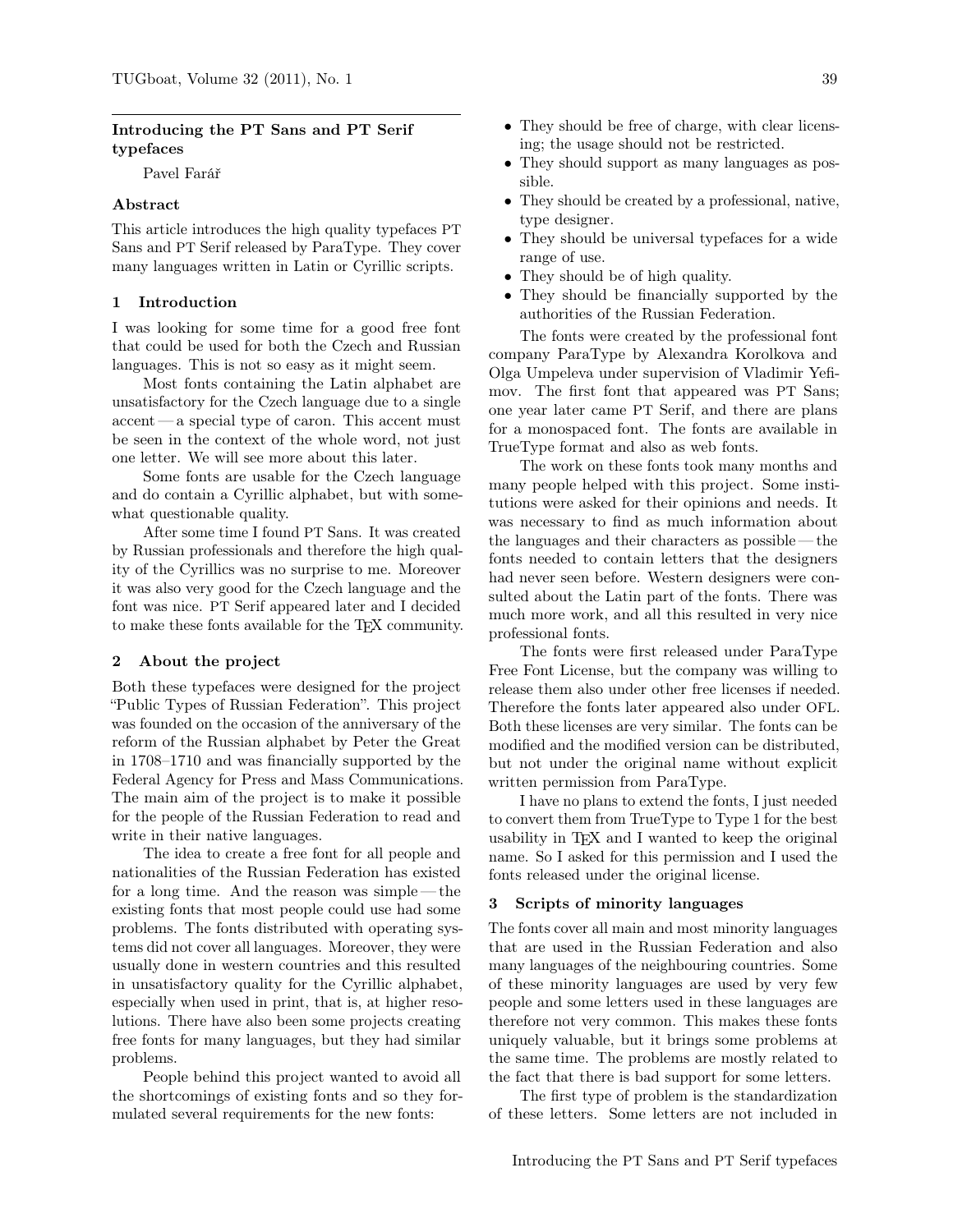Unicode or the Adobe Glyph List. They therefore have non-standard Unicode values and are located in the private area. This is true not only for Cyrillic, but also for some Latin letters:

ҋӣё҃ӫ҆҃҇ӡ҆ҭ҆ѵ҆Ҍ҆ѻ҅ йяёё́з tvbo

Figure 1: Some non-standard letters

The second type of problem is that some Cyrillic and Latin letters contained in the fonts are not supported by the font encodings in TEX. This is intentional for some accented Cyrillic letters because there are too many such letters and they can be constructed with quite satisfactory results from the unaccented letter and accent. But this is not true for all letters. Some uncommon Latin letters with the acute accent give very bad results. Compare the following letters with added acute accent to the letters precomposed in the PT fonts (figure 1):

# tvbtvb

Figure 2: Composing characters with acute

There is another problem in the Cyrillic font encodings. The encodings contain several letters with descender or hook, but none with tail. The letters with tail and descender are somewhat similar, but they are used for different languages.

## лдддд

Figure 3: Cyrillic el with tail, descender and hook

For example, the Khanty language should use the Cyrillic letter el with descender, while the Itelmen language uses the same letter with tail. The encoding T2B should cover both these languages, but contains only the letter with descender.

There are several solutions to these problems, but the easiest is certainly the usage of Unicodeaware engines such as X<sub>T</sub>T<sub>F</sub>X.

Another possibility is to create new font encodings covering all the missing languages — at least one Latin and one Cyrillic. This would take some time just for the PT fonts, and even more if it should be usable also for other fonts. But it would probably not be worth all the effort when there is a different and

simpler solution. The future will probably belong to these new Unicode-aware engines.

#### 4 About the fonts

Both typefaces have a fairly neutral design, with some modern humanistic features. This allows usage for many purposes and the fonts also have their own modern character.

The fonts can be used for both screen and print. PT Sans has four basic styles, two narrow styles and two caption styles. You can use PT Sans for electronic documents or the Internet, but also for printed matter of general destination. It is also well suitable for communication design like road signs or information boards.

| PT Sans Regular | <b>PT Sans Bold</b>         |
|-----------------|-----------------------------|
| PT Sans Italic  | <b>PT Sans Bold Italic</b>  |
| PT Sans Narrow  | <b>PT Sans Narrow Bold</b>  |
| PT Sans Caption | <b>PT Sans Caption Bold</b> |

Figure 4: The styles of PT Sans

PT Serif has four basic styles and two caption styles. It is suitable for business documents and publications in various fields, including advertising and display typography.

| PT Serif Regular        | <b>PT Serif Bold</b>           |
|-------------------------|--------------------------------|
| PT Serif Italic         | <b>PT Serif Bold Italic</b>    |
| <b>PT</b> Serif Caption | <b>PT Serif Caption Italic</b> |

Figure 5: The styles of PT Serif

Both PT Serif and PT Sans have true italics. This is not so common, especially for sans serif typefaces. There are more differences between the regular and italic shape in the Cyrillic alphabet.

# a e в г д и т *a e в г д и т*

Figure 6: True italics in PT Sans

|  |  |  | аевгдит |
|--|--|--|---------|
|  |  |  | аевгдит |

Figure 7: True italics in PT Serif

There is also another thing that is not so common in many fonts: the accents for capital and small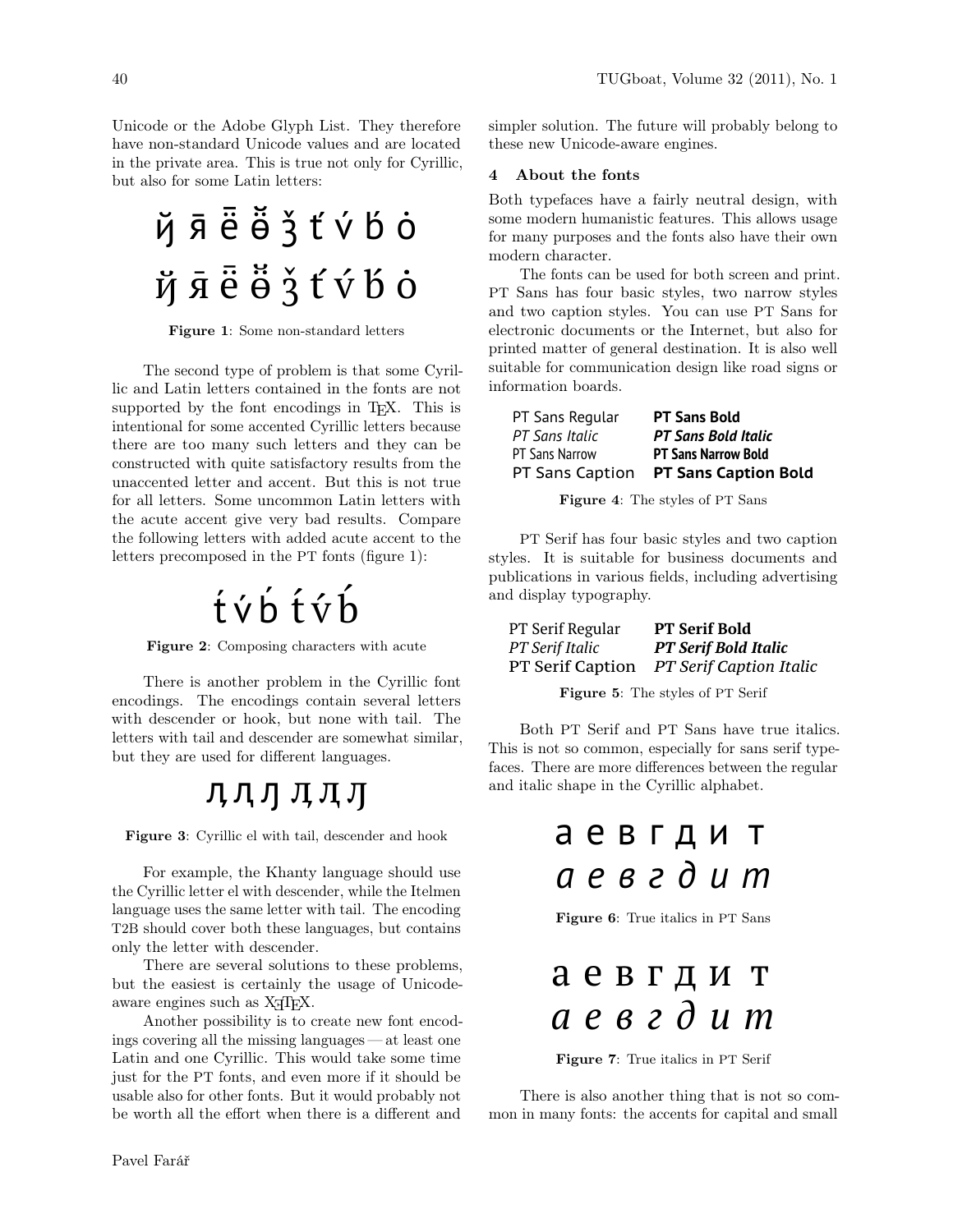letters have different shapes. This has a good practical reason— it allows tighter linespacing. The accents for capital letters have smaller height than those for small letters and there are therefore fewer collisions between these accents and the descenders of letters above them.

Šš Éé Ôô Šš Éé Ôô

Figure 8: Different shapes of accents

Although the families are harmonized and can be used together, PT Sans is not just PT Serif without serifs. For example the letter  $g$  is open in PT Sans and closed in PT Serif. The open letterform is suitable for display purposes, the closed form is good for running text.

# g *g* **g** *g* g *g* **g** *g*

Figure 9: Different shapes of letter g

PT Serif Caption is a font for small sizes. It has the usual changes that improve the readability of small sizes, but the designers did not stop there. They also changed some details like serifs or accents. You could overlook it for small sizes but when you use it at bigger sizes, the differences are quite obvious and you get a font with its own new character.



Figure 10: PT Serif and enlarged PT Serif Caption

Although the fonts were designed for the Russian Federation, their coverage of the encoding T1 is very good; only a few characters such as Ŋ and ŋ are missing. Therefore the fonts can be used for most Latin-based European languages. On the other hand, not all Cyrillic based languages are supported and the Cyrillic encodings in T<sub>EX</sub> are not fully covered. Again, just few characters are missing.

The fonts have over 700 characters, but they do not have everything. They have only ligatures fi and fl and there is only the Cyrillic em-dash that is somewhat shorter than the English one.

#### 5 About the caron

I would like to say also some words about one usually misunderstood accent. This is the special type of caron used in small letters with ascenders. The usual type of caron could not be in the same height as it is in the letters without ascenders. Therefore a special accent is used that looks more like an apostrophe than like the usual caron.

# č ř ň ď ť ľ č ř ň ď ť ľ

Figure 11: Different shapes of caron

It is important to realize that this is not an apostrophe. It is usually more subtle and the most important difference is that words containing this accent should be compact, whereas apostrophe quite clearly separates the letters on the left from those on the right.

# žluťoučká laťka it's apostrophe

Figure 12: Caron and apostrophe in PT Sans

# ďáblova loďka Fred's book

Figure 13: Caron and apostrophe in PT Serif

It looks very easy and it certainly is, but nevertheless most fonts are bad in this respect — and it is not just a TEX-related problem.

See also the Slovak language sample in section B.1 where you can see the letter l with caron.

#### 6 Summary

The described typefaces have some properties that can make them a very useful part of T<sub>EX</sub> distributions:

- They are of professional quality.
- They are universal typefaces and can be used for many purposes.
- They cover many western and central European languages and they can hardly be surpassed for coverage of the languages of the Russian Federation.

The fonts are ideal for multilingual texts where you need consistent appearance for all languages. The coverage of many languages makes the fonts somewhat similar to projects like T<sub>F</sub>X Gyre, but they also contain Cyrillic letters.